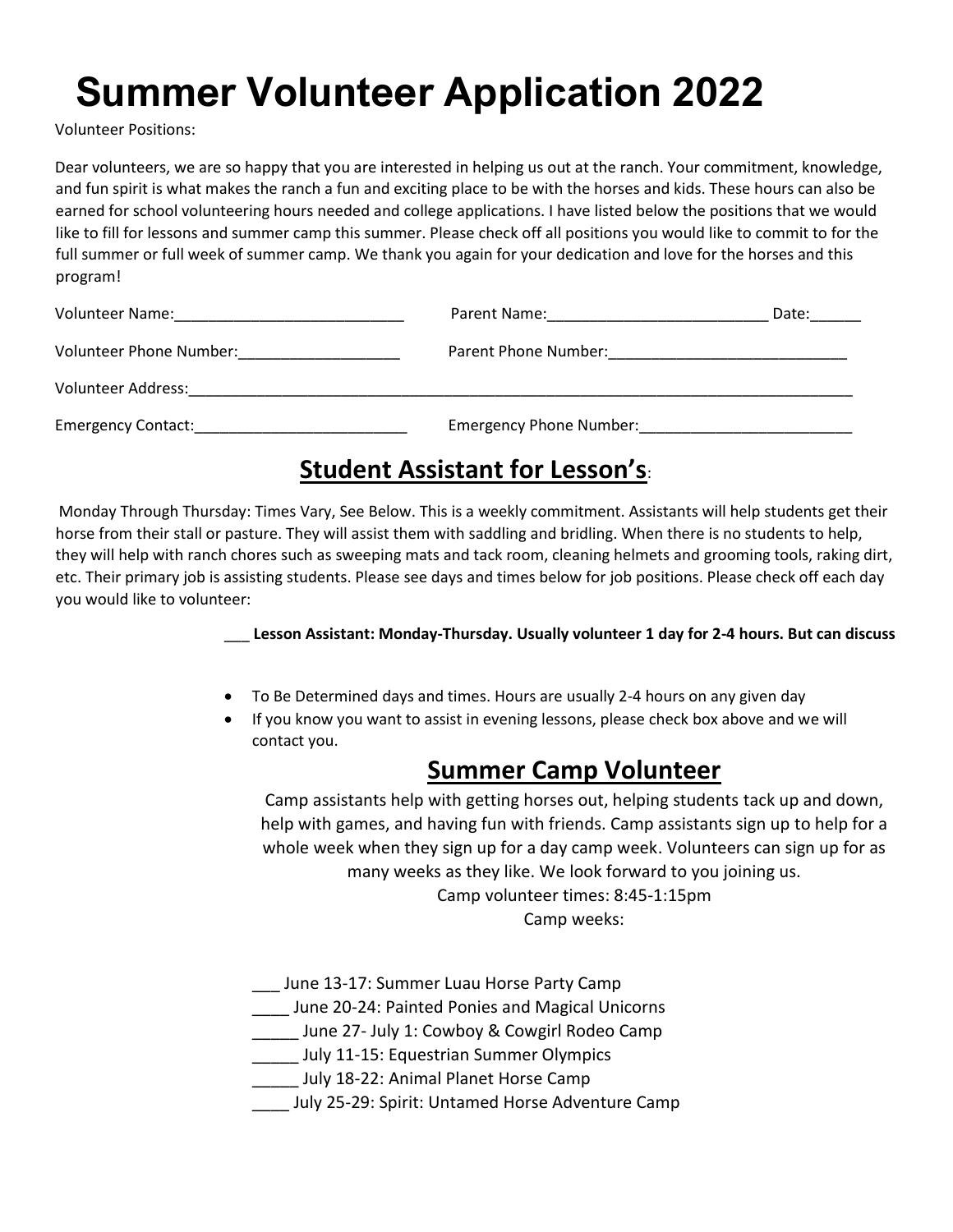#### **STABLE ASSISTANTS**

\_\_\_**Stable Assistant:** volunteers help clean horse poop from stalls and arena. This is a whole summer position. This is a Monday through Friday position. The hours would be first thing in the day. 7-9am.

#### **Horse Care:**

\_\_Saturday and Sunday pm. Will turn out horses, feed them, take off fly mask, fill waters, sweep hay area. Sunday am: Bring horses in from arena, put on fly mask, feed breakfast, sweep aisle and hay area.

### **Volunteer Earnings :**

**Lesson/ Stable Assistant.** You will earn:

Volunteer for 4 hours/week: earn 1 group lesson/ week

Volunteer for 6 hours/week: earn 1 private lesson/week

Volunteer for 8 hours/week: earn 2 group lessons

\*If you would like to discuss further volunteer hours and commitments, please call or see me and we can talk. I look forward to working with all of you.

\*\*Please note, as a volunteer, you are working for your earned hours, and therefore we will fill in the hours we need with assistants first. We will do our very best to give the lesson times you would like to volunteer. Thank you so much for your assistance.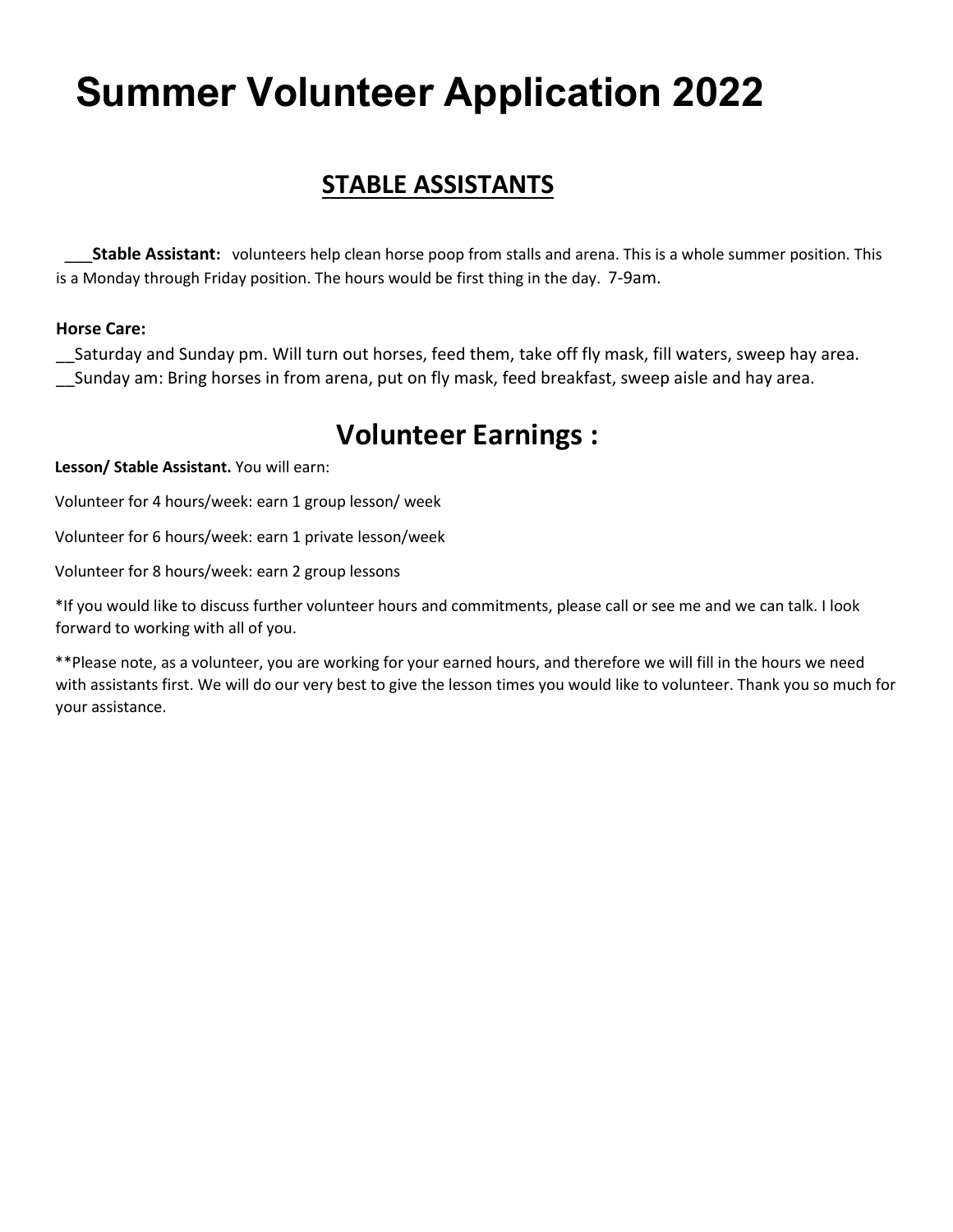#### **Student Agreement**

At Heavens Hoofprints Equestrian Center we love that kids want to be helping hands at the ranch. We want to encourage students to participate and be involved as much as they like. We created the volunteer job position to allow students who are 12 years and older, with at least 6 months of riding regularly, with Heavens Hoofprints, to apply for a volunteer position. We really enjoy working with the students and helping them learn a fun job skill, they learn responsibility, and they become mentors to the younger or more beginner students. While we do a lot of on the job training, we do offer training sessions for each season for all volunteers. To be a volunteer with Heavens Hoofprints Equestrian Center, students are expected to attend the training sessions for the season they are volunteering. This training allows us to go over the protocol in helping students, teaches safety around the horses, we go over emergency procedures, and it allows for fun bonding time with all volunteers. Heavens Hoofprints also tries to help students learn to be responsible with their hours. Please be on time for your volunteer hours. Showing up 15 minutes early is always a good plan to set your things down and get ready before the kids show up. We will provide a rooster list of all the volunteers available to volunteer. If a volunteer is going to miss their volunteer hours, they will be expected to find a volunteer to replace them. If they can't find a volunteer they will be expected to come in. Please help each other out if you are available, this is beneficial for everyone. Our students and Mrs. Christine depend on her volunteer employees as much as you depend on me to have horses for you to ride during your lesson time. You are a very valuable person to this program. It is always a good plan, if you know you're going to be gone for vacation, to start asking who can cover you right away, so you are not stuck a few days before. I really appreciate all your efforts. We encourage and love that the students make friends at Heavens Hoofprints. We also want to remind students that when you volunteer that you are here as an employee and representative of Heavens Hoofprints. Please remember to never use bad language or course joking, please be respectful to all adults whether they are parents or other instructors or leaders, please bring any complaints to Mrs. Christine and please do not gossip about anyone. Please remember that when you are working, Mrs. Christine expects you to first make sure your horses and gear are ready for the students coming. You next job is to help all students that are there to take a lesson. If you finish helping all students, please ask or look around for how you can be helping hands. Please feel free to ask how you can help if all your responsibilities are complete. Mrs. Christine wants you to be independent and responsible. Please try to look around and see how you can be helpful to the students and the ranch. There is always something to do for the horses, students, and ranch. If you can agree to be responsible for your committed hours or find someone to fill your hours and you are ready to be an assistant at Heavens Hoofprints, then please sign below. We welcome you with open arms and with big hugs.

| Student Name:         | Parent Name:         |
|-----------------------|----------------------|
| Student Phone Number: | Parent Phone Number: |

Student Signature: The Parent Signature:

Date: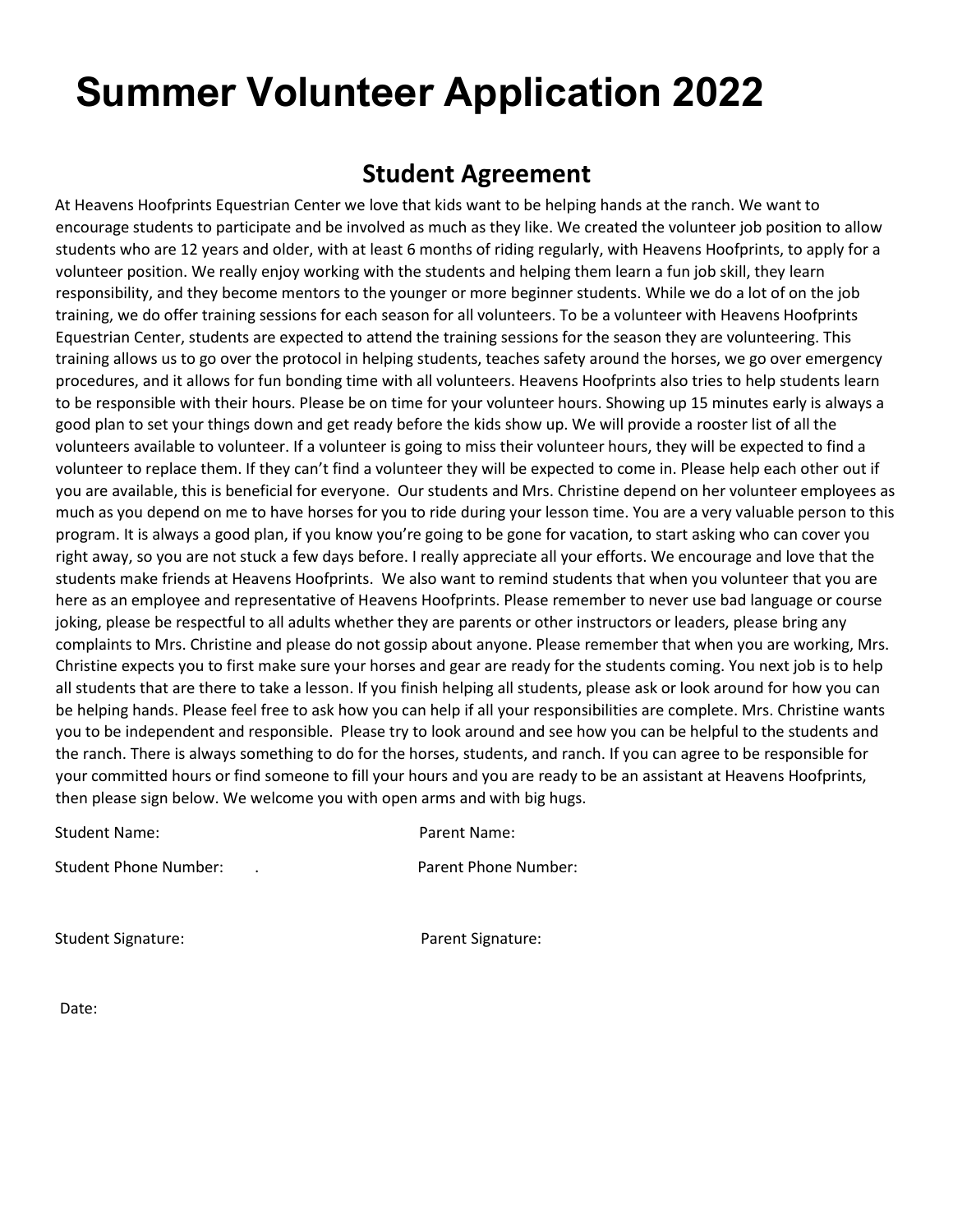|             |                                 |                                                                                                                                                                                                                                                                                                                                                                                                                                                                                                                                | <b>Medical Release Form</b>                                                                                                                                                            |  |
|-------------|---------------------------------|--------------------------------------------------------------------------------------------------------------------------------------------------------------------------------------------------------------------------------------------------------------------------------------------------------------------------------------------------------------------------------------------------------------------------------------------------------------------------------------------------------------------------------|----------------------------------------------------------------------------------------------------------------------------------------------------------------------------------------|--|
|             |                                 |                                                                                                                                                                                                                                                                                                                                                                                                                                                                                                                                |                                                                                                                                                                                        |  |
| Address:    |                                 |                                                                                                                                                                                                                                                                                                                                                                                                                                                                                                                                |                                                                                                                                                                                        |  |
| Phone #s:   |                                 |                                                                                                                                                                                                                                                                                                                                                                                                                                                                                                                                |                                                                                                                                                                                        |  |
|             | Work                            | $\begin{picture}(150,10) \put(0,0){\line(1,0){10}} \put(15,0){\line(1,0){10}} \put(15,0){\line(1,0){10}} \put(15,0){\line(1,0){10}} \put(15,0){\line(1,0){10}} \put(15,0){\line(1,0){10}} \put(15,0){\line(1,0){10}} \put(15,0){\line(1,0){10}} \put(15,0){\line(1,0){10}} \put(15,0){\line(1,0){10}} \put(15,0){\line(1,0){10}} \put(15,0){\line($                                                                                                                                                                            |                                                                                                                                                                                        |  |
|             | Cell                            |                                                                                                                                                                                                                                                                                                                                                                                                                                                                                                                                |                                                                                                                                                                                        |  |
|             | Other                           |                                                                                                                                                                                                                                                                                                                                                                                                                                                                                                                                |                                                                                                                                                                                        |  |
|             | Children's Names                |                                                                                                                                                                                                                                                                                                                                                                                                                                                                                                                                | List all Known Medical Conditions, Including Food Allergies<br>and/or Drug Allergies. In Addition, Include Any and All Over-the-<br>Counter and/or Prescription Drugs Taken Regularly. |  |
|             |                                 |                                                                                                                                                                                                                                                                                                                                                                                                                                                                                                                                |                                                                                                                                                                                        |  |
|             |                                 |                                                                                                                                                                                                                                                                                                                                                                                                                                                                                                                                |                                                                                                                                                                                        |  |
|             |                                 |                                                                                                                                                                                                                                                                                                                                                                                                                                                                                                                                |                                                                                                                                                                                        |  |
|             |                                 |                                                                                                                                                                                                                                                                                                                                                                                                                                                                                                                                |                                                                                                                                                                                        |  |
|             |                                 |                                                                                                                                                                                                                                                                                                                                                                                                                                                                                                                                |                                                                                                                                                                                        |  |
|             |                                 |                                                                                                                                                                                                                                                                                                                                                                                                                                                                                                                                |                                                                                                                                                                                        |  |
| Phone #s:   |                                 | $\begin{picture}(150,10) \put(0,0){\vector(1,0){100}} \put(15,0){\vector(1,0){100}} \put(15,0){\vector(1,0){100}} \put(15,0){\vector(1,0){100}} \put(15,0){\vector(1,0){100}} \put(15,0){\vector(1,0){100}} \put(15,0){\vector(1,0){100}} \put(15,0){\vector(1,0){100}} \put(15,0){\vector(1,0){100}} \put(15,0){\vector(1,0){100}} \put(15,0){\vector(1,0){100}}$                                                                                                                                                             |                                                                                                                                                                                        |  |
|             |                                 |                                                                                                                                                                                                                                                                                                                                                                                                                                                                                                                                |                                                                                                                                                                                        |  |
| Or contact: |                                 |                                                                                                                                                                                                                                                                                                                                                                                                                                                                                                                                |                                                                                                                                                                                        |  |
|             | Relationship to child/children: |                                                                                                                                                                                                                                                                                                                                                                                                                                                                                                                                | the control of the control of the control of the control of the control of the control of                                                                                              |  |
| Phone #s:   |                                 | $(\hspace{2mm}\underline{\hspace{2mm}}\hspace{2mm})\hspace{2mm}\underline{\hspace{2mm}}\hspace{2mm}\cdot\hspace{2mm}\underline{\hspace{2mm}}\hspace{2mm}\cdot\hspace{2mm}\underline{\hspace{2mm}}\hspace{2mm}\cdot\hspace{2mm}\underline{\hspace{2mm}}\hspace{2mm}\cdot\hspace{2mm}\underline{\hspace{2mm}}\hspace{2mm}\cdot\hspace{2mm}\underline{\hspace{2mm}}\hspace{2mm}\cdot\hspace{2mm}\underline{\hspace{2mm}}\hspace{2mm}\cdot\hspace{2mm}\underline{\hspace{2mm}}\hspace{2mm}\cdot\hspace{2mm}\underline{\hspace{2mm$ |                                                                                                                                                                                        |  |
|             |                                 |                                                                                                                                                                                                                                                                                                                                                                                                                                                                                                                                |                                                                                                                                                                                        |  |
|             |                                 |                                                                                                                                                                                                                                                                                                                                                                                                                                                                                                                                |                                                                                                                                                                                        |  |
| Address:    |                                 | the control of the control of the control of the control of the control of the control of                                                                                                                                                                                                                                                                                                                                                                                                                                      |                                                                                                                                                                                        |  |
| Phone #s:   |                                 | $\begin{picture}(150,10) \put(0,0){\vector(1,0){100}} \put(15,0){\vector(1,0){100}} \put(15,0){\vector(1,0){100}} \put(15,0){\vector(1,0){100}} \put(15,0){\vector(1,0){100}} \put(15,0){\vector(1,0){100}} \put(15,0){\vector(1,0){100}} \put(15,0){\vector(1,0){100}} \put(15,0){\vector(1,0){100}} \put(15,0){\vector(1,0){100}} \put(15,0){\vector(1,0){100}}$                                                                                                                                                             |                                                                                                                                                                                        |  |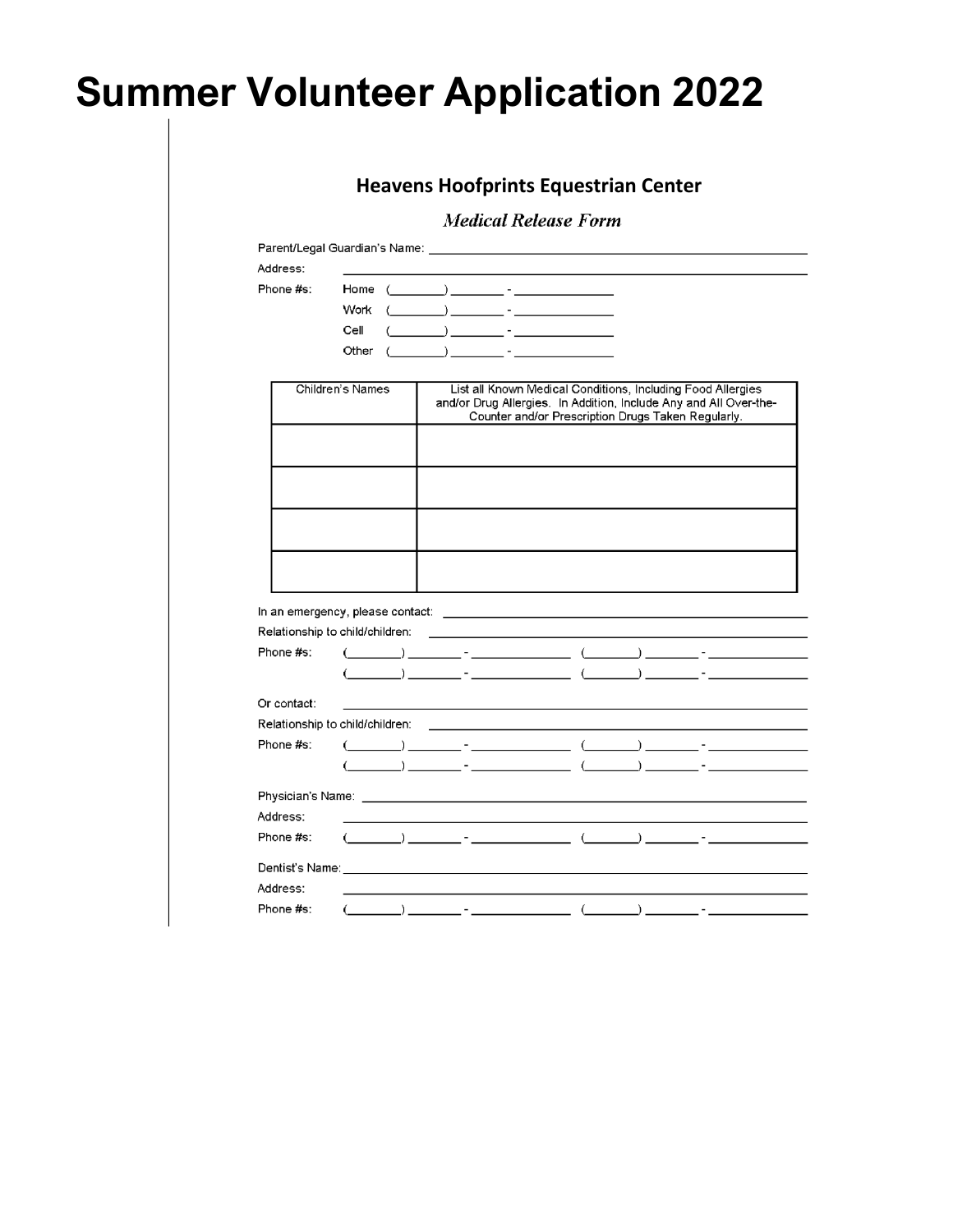|           | Primary Insurance Company:                                                                                                                                                                                                                                                                                                                                         |                                                             | <u> 1989 - Johann Barbara, martxa eta politikaria (h. 1989).</u>                                                                                                                                                               |
|-----------|--------------------------------------------------------------------------------------------------------------------------------------------------------------------------------------------------------------------------------------------------------------------------------------------------------------------------------------------------------------------|-------------------------------------------------------------|--------------------------------------------------------------------------------------------------------------------------------------------------------------------------------------------------------------------------------|
| Phone #s: | $\begin{picture}(150,10) \put(0,0){\vector(1,0){100}} \put(15,0){\vector(1,0){100}} \put(15,0){\vector(1,0){100}} \put(15,0){\vector(1,0){100}} \put(15,0){\vector(1,0){100}} \put(15,0){\vector(1,0){100}} \put(15,0){\vector(1,0){100}} \put(15,0){\vector(1,0){100}} \put(15,0){\vector(1,0){100}} \put(15,0){\vector(1,0){100}} \put(15,0){\vector(1,0){100}}$ |                                                             |                                                                                                                                                                                                                                |
|           |                                                                                                                                                                                                                                                                                                                                                                    |                                                             |                                                                                                                                                                                                                                |
|           |                                                                                                                                                                                                                                                                                                                                                                    |                                                             |                                                                                                                                                                                                                                |
| Address:  |                                                                                                                                                                                                                                                                                                                                                                    |                                                             |                                                                                                                                                                                                                                |
|           |                                                                                                                                                                                                                                                                                                                                                                    |                                                             |                                                                                                                                                                                                                                |
| ID#       | <u> 1999 - Johann Barn, mars ann an t-Amhain ann an t-</u>                                                                                                                                                                                                                                                                                                         |                                                             | Group/Policy #: __________________________                                                                                                                                                                                     |
|           | Secondary Insurance Company: Cambridge Company and Cambridge Company and Cambridge Company and Cambridge Company                                                                                                                                                                                                                                                   |                                                             |                                                                                                                                                                                                                                |
| Phone #s: |                                                                                                                                                                                                                                                                                                                                                                    |                                                             |                                                                                                                                                                                                                                |
|           |                                                                                                                                                                                                                                                                                                                                                                    |                                                             |                                                                                                                                                                                                                                |
|           |                                                                                                                                                                                                                                                                                                                                                                    |                                                             |                                                                                                                                                                                                                                |
| Address:  |                                                                                                                                                                                                                                                                                                                                                                    | <u> 1989 - Johann Stoff, amerikansk politiker (d. 1989)</u> |                                                                                                                                                                                                                                |
|           | Relationship to child/children: etc. by the control of the control of the control of the control of the control of the control of the control of the control of the control of the control of the control of the control of th                                                                                                                                     |                                                             |                                                                                                                                                                                                                                |
| ID #:     |                                                                                                                                                                                                                                                                                                                                                                    |                                                             | Group/Policy #: Care and Contract and Contract of the Contract of the Contract of the Contract of the Contract of the Contract of the Contract of the Contract of the Contract of the Contract of the Contract of the Contract |
|           | Statement of Consent: (To be signed in the presence of a legalized notary public.)<br>In the event of an emergency or non-emergency situation requiring medical treatment, I,                                                                                                                                                                                      |                                                             |                                                                                                                                                                                                                                |
|           |                                                                                                                                                                                                                                                                                                                                                                    |                                                             | , hereby grant permission for any and all medical and/or dental attention to                                                                                                                                                   |
|           | be administered to my child/children, in the event of an accidental injury or illness, until such time as I can be con-                                                                                                                                                                                                                                            |                                                             |                                                                                                                                                                                                                                |
|           | tacted. This permission includes, but is not limited to, the administration of first aid, the use of an ambulance, and                                                                                                                                                                                                                                             |                                                             |                                                                                                                                                                                                                                |
|           | the administration of anesthesia and/or surgery, under the recommendation of qualified medical personnel.                                                                                                                                                                                                                                                          |                                                             |                                                                                                                                                                                                                                |

As part of keeping your child safe, we ask that you please list all adults you give permission to pick up your child/ children from the ranch.

1.

- 2.
- 3.
- 4.
- 5.

If you have any special instructions for us, please list them here. Thank you.